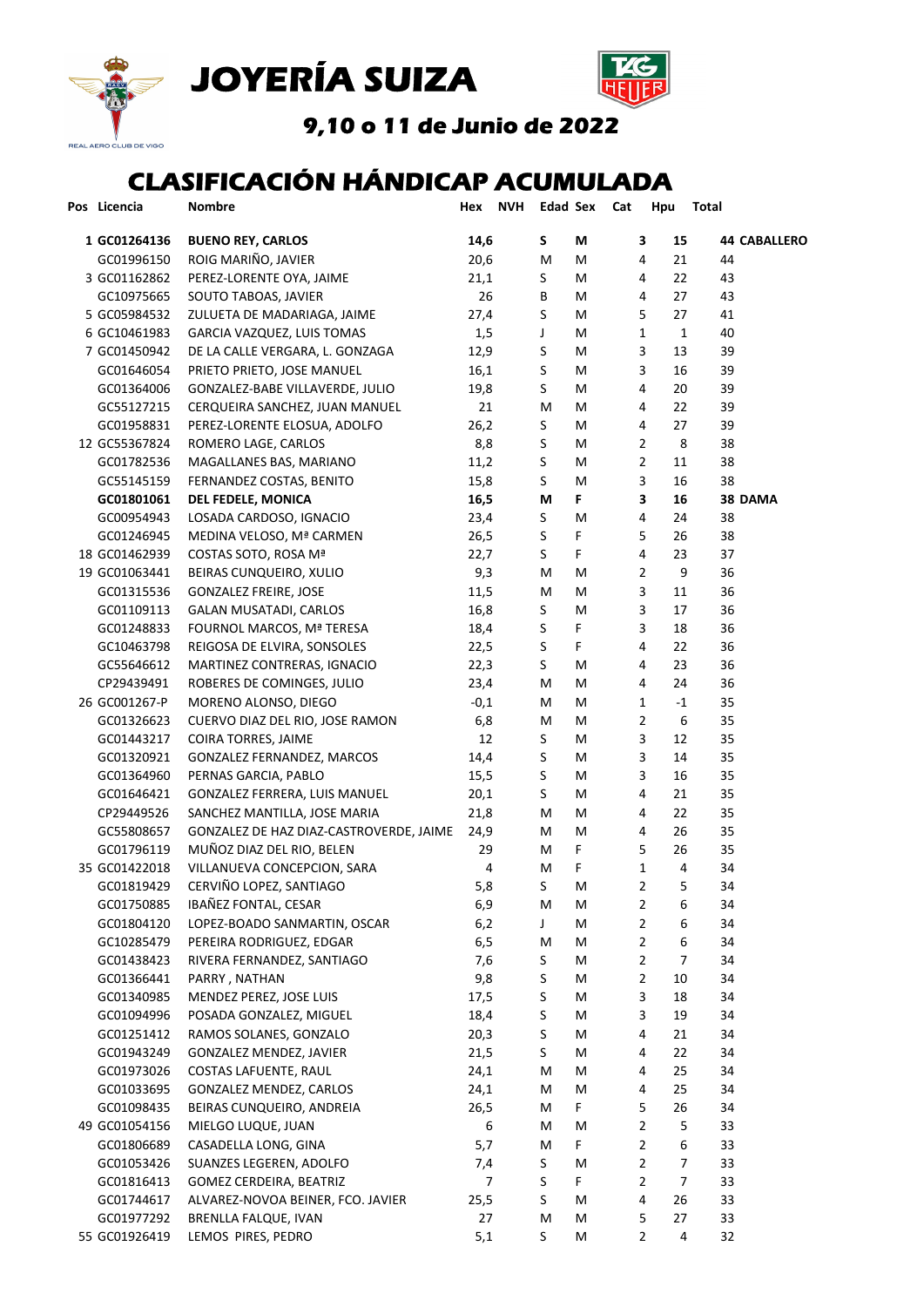| GC02069066     | GARCIA RODRIGUEZ, ALFONSO MIGUEL             | 5,5  | M       | M  | $\overline{2}$ | 5              | 32 |
|----------------|----------------------------------------------|------|---------|----|----------------|----------------|----|
|                |                                              | 9,6  |         |    |                | 9              |    |
| GC01026810     | VILLAR VAZQUEZ, ALFONSO                      |      | S       | M  | $\overline{2}$ |                | 32 |
| GC01059953     | MANTILLA GARCIA, CARLOS                      | 10,2 | S       | M  | $\overline{2}$ | 10             | 32 |
| GC01145983     | SAN MARTIN ALVAREZ, MERCEDES                 | 12,2 | S       | F. | 3              | 12             | 32 |
| GC01758195     | LOSADA CRESPO, PABLO                         | 13,7 | M       | M  | 3              | 14             | 32 |
| GC01237989     | LOPEZ SILVA, MANUEL                          | 13,8 | S       | M  | 3              | 14             | 32 |
| GC01450425     | BERNARDEZ GONZALEZ, MIGUEL ANGEL             | 15   | S       | M  | 3              | 15             | 32 |
| GC05763495     | RODRIGUEZ-CADARSO DE LA PEÑA, LUIS           | 16,9 | S       | M  | 3              | 17             | 32 |
| GC01028595     | MEIJIDE VECINO, MANUEL                       | 17,4 | S       | M  | 3              | 18             | 32 |
| GC01067478     | LORENZO PEREIRA, JOSE LUIS                   | 18   | S       | M  | 3              | 18             | 32 |
| GC00457844     | SOTO FERNANDEZ, CARLOS                       | 19,5 | S       | M  | 4              | 20             | 32 |
| GC01809008     | HERRANZ ESTEVEZ, MANUEL                      | 21   | S       | M  | 4              | 22             | 32 |
| GC01089790     | SEOANE ALONSO, LUIS MIGUEL                   | 21,9 | S       | M  | $\overline{4}$ | 23             | 32 |
|                |                                              |      |         |    |                |                |    |
| GC01203285     | FOMBELLIDA ARAZURI, LUISA                    | 23,5 | S       | F  | $\overline{4}$ | 23             | 32 |
| GC01220903     | RODRIGUEZ ESTEVEZ, MONICA                    | 25,9 | S       | F  | $\overline{4}$ | 26             | 32 |
| GC01930922     | GONZALEZ-BABE IGLESIAS, RAMON                | 31   | S       | M  | 5              | 27             | 32 |
| GC55057419     | GONZALEZ DE HAZ Y VIZCAINO, EUGENIO          | 26,7 | S       | M  | 5              | 27             | 32 |
| 73 GC01319894  | SILVA GONZALEZ, LUIS                         | 9,5  | M       | M  | $\overline{2}$ | 9              | 31 |
| GC01148081     | CADARSO SUAREZ, LUIS                         | 9,9  | S       | M  | $\overline{2}$ | 10             | 31 |
| GC01926936     | VALERO GOMEZ, JAVIER                         | 12   | S       | м  | 3              | 12             | 31 |
| GC01891273     | MIGUEL RUBIO, GABRIEL                        | 14   | м       | м  | 3              | 14             | 31 |
| GC01461101     | MARTINEZ VALENTE, JOAQUIN                    | 16,2 | S       | м  | 3              | 16             | 31 |
| GC01246969     | RODRIGUEZ RIBADA, GERARDO                    | 17,7 | S       | м  | 3              | 18             | 31 |
| GC01101411     |                                              | 19,7 | S       | м  | 4              | 20             | 31 |
|                | BARRERAS GLEZ-PASTORIZA, JAIME               |      |         |    |                |                |    |
| GC01390655     | LORES GALAVIS, JORGE                         | 21,3 | M       | м  | $\overline{4}$ | 22             | 31 |
| GC01947011     | COUSO LORENZO, RAFAEL                        | 24,5 | S       | м  | $\overline{4}$ | 25             | 31 |
| 82 GC01756279  | GONZALEZ GARCIA, SANTIAGO                    | 7,7  | M       | M  | $\overline{2}$ | $\overline{7}$ | 30 |
| GC01052017     | NAYA ESTRADA, JUAN                           | 9,9  | M       | м  | $\overline{2}$ | 10             | 30 |
| GC01187395     | PEREZ RODRIGUEZ, JORGE L.                    | 12,5 | S       | м  | 3              | 12             | 30 |
| GC01423765     | MOSQUERA PEREZ, CESAR                        | 13,1 | S       | м  | 3              | 13             | 30 |
| GC01070768     | BEIRAS TORRADO, JULIO                        | 16,5 | $\sf S$ | м  | 3              | 17             | 30 |
| GC55913143     | CALLES PRIETO, JAVIER                        | 17,4 | S       | м  | $\mathsf 3$    | 18             | 30 |
| GC01241917     | RIVAS AZURMENDI, BENEDICTO                   | 17,5 | S       | м  | 3              | 18             | 30 |
| GC10774416     | MARTINEZ VERGES, PEDRO                       | 19,4 | M       | м  | 4              | 20             | 30 |
|                |                                              |      |         |    | $\overline{4}$ |                |    |
| GC10398075     | RIVAS ALONSO, ALFONSO                        | 21,9 | S       | м  |                | 23             | 30 |
| GC00907011     | ALONSO RODRIGUEZ, JOSE TOMAS                 | 32,2 | S       | м  | 5              | 27             | 30 |
| 92 GC01017603  | <b>BOADO MONTERO, LUIS</b>                   | 2,6  | S       | м  | $\mathbf 1$    | $\overline{2}$ | 29 |
| GC10459010     | COSTAS PUIME, CARLOS                         | 10,2 | M       | М  | 2              | 10             | 29 |
| GC01220904     | COVELO LOPEZ, MARIO                          | 16,3 | S       | М  | 3              | 16             | 29 |
| GC51088140     | CUNQUEIRO SARMIENTO, CARMEN                  | 16,8 | S       | F. | 3              | 17             | 29 |
| GC01070769     | CUNQUEIRO SARMIENTO, ROSA                    | 22,9 | S       | F. | 4              | 23             | 29 |
| GC55406056     | JORRETO MOSQUERA, MIGUEL                     | 24,6 | S       | М  | 4              | 25             | 29 |
| GC01201002     | PUERTA PRADO, JOSE C.                        | 24,9 | S       | M  | 4              | 26             | 29 |
| GC01462938     | ABREU SERNANDEZ, JESUS                       | 24,7 | $\sf S$ | M  | 4              | 26             | 29 |
| GC01241918     | LODEIRO SALGUEIRO, Mª ASUNCION               | 26,5 | S       | F. | 5              | 26             | 29 |
| GC01995350     |                                              |      | S       | M  | 5              | 27             | 29 |
|                | GONZALEZ DE HAZ DIAZ-CASTROVERDE, EUGEN 35,2 |      |         |    |                |                |    |
| 102 GC01056933 | MIELGO DE LUQUE, SANTIAGO                    | 0,8  | M       | M  | 10             |                | 28 |
| GC01096691     | CABRERA RODRIGUEZ, ALEJANDRO                 | 1,8  | М       | M  | $\mathbf{1}$   | $\mathbf 1$    | 28 |
| GC01696278     | FERNANDEZ SEDANO, JOSE ANGEL                 | 11,6 | м       | M  | 3              | 11             | 28 |
| CM00938032     | LARA CLAVO, ALEJANDRO                        | 13,2 | M       | M  | 3              | 13             | 28 |
| GC01140583     | ASTORGA GONZALEZ, MARTA                      | 15,2 | S       | F. | 3              | 15             | 28 |
| GC01191903     | GUTIERREZ REVILLA, RAFAEL                    | 16,6 | S       | M  | 3              | 17             | 28 |
| GC01452529     | ORIO GONZALEZ, MANUEL                        | 18,8 | M       | M  | 4              | 19             | 28 |
| GC01502936     | ROIG MARIÑO, PABLO                           | 18,2 | M       | M  | 3              | 19             | 28 |
| GC01242102     | DIAZ-MELLA LOPEZ, ALVARO                     | 20,4 | S       | M  | 4              | 21             | 28 |
| GC01126542     | MENDEZ PEREZ, MARGARITA                      | 23,9 | S       | F. | 4              | 24             | 28 |
|                |                                              |      |         |    | 4              |                |    |
| GC01041778     | GUEDE MERINO, JUAN J.                        | 23,3 | S       | M  |                | 24             | 28 |
| GC01362110     | RODRIGUEZ GARCIA, JOSE LUIS                  | 24,8 | S       | M  | 4              | 26             | 28 |
| GC01932790     | BRIALES PORCIOLES, ALFREDO                   | 24,7 | S       | M  | 4              | 26             | 28 |
| GC10460210     | LOURIDO RODRIGUEZ, JORGE                     | 31,5 | S       | M  | 5              | 27             | 28 |
| GC01898070     | BARRERAS ALEN, ENRIQUE                       | 26,3 | S       | M  | 4              | 27             | 28 |
| GC01755675     | TORRES CARBAJO, ALEJANDRO                    | 34   | S       | M  | 5              | 27             | 28 |
| 118 GC01220215 | AMOR FERNANDEZ, MARGARITA                    | 16,1 | S       | F. | 3              | 16             | 27 |
| GC10926718     | GONZALEZ FRAGUEIRO, DELIO                    | 17,3 | M       | M  | 3              | 18             | 27 |
| GC01934572     | VILLAR VAZQUEZ, CLARA                        | 23,9 | M       | F  | 4              | 24             | 27 |
| GC01262256     | TOURIÑO FERNANDEZ, LAURA                     | 26   | S       | F  | 4              | 26             | 27 |
|                |                                              |      |         |    |                |                |    |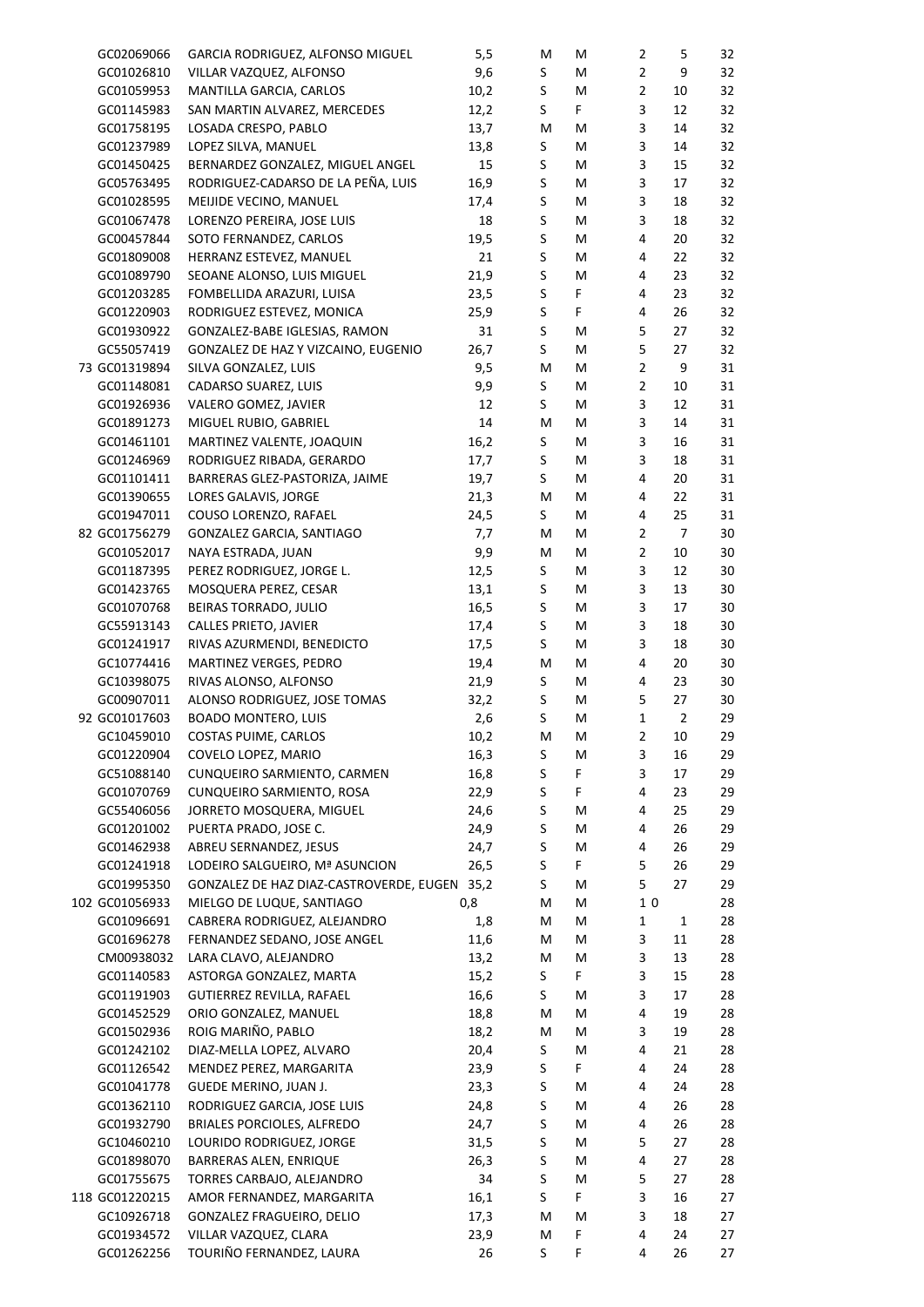| GC01992462     | TABOADA IGLESIAS, ALBERTO               | 31,1 | S       | М  | 5              | 27     | 27 |
|----------------|-----------------------------------------|------|---------|----|----------------|--------|----|
| 123 GC01094222 | OLALDE ARRIETA, BEATRIZ                 | 21,4 | S       | F. | 4              | 21     | 26 |
| GC55408854     | FORJANES VAZQUEZ, FRANCISCO             | 22,5 | M       | М  | 4              | 23     | 26 |
| GC51378932     | SALGUEIRO MARTINEZ, JUAN LUIS           | 23,1 | S       | М  | 4              | 24     | 26 |
| 126 GC01094974 | BARRERAS LARRAMENDI, GUILLERMO          | 6,4  | $\sf S$ | М  | $\overline{2}$ | 6      | 25 |
| GC01020084     | SAN MARTIN LENS MANUEL ANGEL            | 11,1 | $\sf S$ | М  | $\overline{2}$ | 11     | 25 |
| GC01975959     | ROMERO ROMAN, BORJA                     | 14,5 | M       | М  | 3              | 15     | 25 |
| GC01183885     | FIGUEIREDO GRANDE, JOSE M.              | 15,5 | S       | М  | 3              | 16     | 25 |
| GC01053423     | MENDEZ PEREZ, CORAL                     | 17,5 | $\sf S$ | F  | 3              | 17     | 25 |
| GC01284158     | PAZOS OYA, Mª CONCEPCION                | 24,4 | $\sf S$ | F  | 4              | 24     | 25 |
| GC01402211     | PUIG DEL CAMPO, Mª VICTORIA             | 25,9 | $\sf S$ | F  | 4              | 26     | 25 |
| GC01953521     | MARTINEZ RUIZ, JOSE                     | 26,3 | $\sf S$ | М  | 4              | 27     | 25 |
| 134 GC01937819 | OZORES MASSO, MIGUEL                    | 10,7 | $\sf S$ | М  | $\overline{2}$ | 10     | 24 |
| GC01172480     | RIVERA GOMEZ, DOMINGO                   | 15,4 | $\sf S$ | М  | 3              | 16     | 24 |
| GC01245269     | TORRES RODRIGUEZ, ANGELES               | 19,7 | $\sf S$ | F  | 4              | 20     | 24 |
| GC05967362     | VEJO GAMERO, GUILLERMO                  | 21,5 | М       | М  | 4              | 22     | 24 |
| 138 GC01111404 | REGOJO BALBOA, JACOBO                   | 15   | м       | М  | 3              | 15     | 23 |
| GC01186951     | MARCET MIRAMONTES, JUAN                 | 17   | S       | М  | 3              | 17     | 23 |
| GC01192771     | FERNANDEZ MENENDEZ, Mª ANTONIA          | 26,9 | S       | F  | 5              | 26     | 23 |
| GC01075113     | DE ROMAN SINDE, AINHOA                  | 25,6 | M       | F  | 4              | 26     | 23 |
| GC01931046     | GONZALEZ-BABE IGLESIAS, FEDERICO        | 35   | S       | М  | 5              | 27     | 23 |
| GC01318188     | OROZCO DE LAS HERAS, CARMELO FCO        | 28,5 | S       | М  | 5              | 27     | 23 |
| 144 GC01941830 | NODAR ROMAN, JOSE MANUEL                | 33,7 | м       | М  | 5              | 27     | 22 |
| 145 GC01243772 | PORTELA JELUSICH, ALEJANDRO             | 10   | S       | М  | $\overline{2}$ | 10     | 21 |
| GC01943053     | MARTINEZ DE LA ESCALERA ESTEVEZ, GLORIA | 33,4 | м       | F. | 5              | 26     | 21 |
| GC01092937     | GOMEZ GONZALO, MARGARITA                | 26,7 | S       | F  | 5              | 26     | 21 |
| 148 GC01967410 | ROBLEDA BARCIA, ALBERTO                 | 25   | м       | М  | 4              | 26     | 20 |
| GC01978275     | PATO FERNANDEZ, MANUEL AUGUSTO          | 35   | S       | М  | 5              | 27     | 20 |
| 150 GC01959973 | LUSQUIÑOS LANZOS, JACINTA               | 36   | м       | F  | 5              | 26     | 19 |
| GC01798148     | MOSQUERA PEREZ, SALOME                  | 32,9 | S       | F  | 5              | 26     | 19 |
| 152 GC01365516 | <b>GONZALEZ VALVERDE, Mª NELLY</b>      | 28,6 | S       | F  | 5              | 26     | 18 |
| 153 GC07953351 | PEÑA RUBIO, MANUEL                      | 28,6 | М       | М  | 5              | 27     | 17 |
| CM66947592     | GONZALEZ-SANTORO RODRIGUEZ, MIGUEL CAF  | 32   | S       | М  | 5              | 27     | 17 |
| 155 GC01428659 | PONTE GARCIA, ADELAIDA                  | 34,2 | S       | F. | 5              | 26     | 16 |
| 156 GC01948843 | <b>GONZALEZ RODRIGUEZ, Mª IRENE</b>     | 34,4 | S       | М  | 5              | 27     | 14 |
| 157 GC01937149 | PARDO DIZ, ROBERTO                      | 17,6 | M       | М  | 3              | 18 0   |    |
| GC01406649     | CARRILLO LEMA, FRANCISCO J.             | 17,9 | S       | М  | 3              | 18 Dsc |    |
| GC01906884     | CASAL FERNANDEZ, PABLO                  | 18,5 | M       | M  | 4              | 19 Dsc |    |
| GC04505925     | CUERVO DIAZ DEL RIO, GONZALO            | 23,8 | M       | M  | 4              | 25 Dsc |    |
| GC55055738     | DIAZ-CASTROVERDE B., BEATRIZ            | 26,7 | S       | F  | 5              | 26 Dsc |    |
| GC01900249     | CALVET MICAS, PEPA                      | 29,3 | S       | F  | 5              | 26 Dsc |    |
| GC01946995     | FREIRE FARIA, EDUARDO                   | 28,2 | Μ       | м  | 5              | 27 Dsc |    |
| GC01959198     | FERNANDEZ DEL VALLE, MIGUEL             | 13,2 | M       | M  | 3              | 13 N.P |    |
| GC01959197     | RADIO VARELA, ALICIA                    | 12,6 | М       | F. | 3              | 13 N.P |    |
| GC01426478     | ALMEIDA VAZQUEZ, SANTOS                 | 21,1 | M       | м  | 4              | 22 N.P |    |
| GC07921506     | VAZQUEZ SAMPEDRO, DAVID                 | 25,1 | M       | M  | 4              | 26 N.P |    |

## CLASIFICACIÓN SCRATCH ACUMULADA

| Pos Licencia  | <b>Nombre</b>                           | <b>NVH</b><br>Hex |    | Edad Sex | Cat            | Hpu            | Total |
|---------------|-----------------------------------------|-------------------|----|----------|----------------|----------------|-------|
| 1 GC10461983  | <b>GARCIA VAZQUEZ, LUIS TOMAS</b>       | 1,5               | J. | м        | 1              | 1              | 39    |
| 2 GC001267-P  | MORENO ALONSO, DIEGO                    | $-0,1$            | M  | M        | $\mathbf{1}$   | $-1$           | 36    |
| 3 GC01264136  | <b>BUENO REY, CARLOS</b>                | 14,6              | S  | M        | 3              | 15             | 30    |
| GC55367824    | ROMERO LAGE, CARLOS                     | 8,8               | S  | M        | 2              | 8              | 30    |
| GC01326623    | CUERVO DIAZ DEL RIO, JOSE RAMON         | 6,8               | M  | M        | $\overline{2}$ | 6              | 30    |
| GC01422018    | VILLANUEVA CONCEPCION, SARA             | 4                 | M  | F        | 1              | 4              | 30    |
| 7 GC01804120  | LOPEZ-BOADO SANMARTIN, OSCAR            | 6,2               | J  | M        | $\overline{2}$ | 6              | 29    |
| GC10285479    | PEREIRA RODRIGUEZ, EDGAR                | 6,5               | M  | M        | 2              | 6              | 29    |
| GC01819429    | CERVIÑO LOPEZ, SANTIAGO                 | 5,8               | S  | M        | $\overline{2}$ | 5              | 29    |
| GC01926419    | LEMOS PIRES, PEDRO                      | 5,1               | S  | M        | $\mathcal{P}$  | 4              | 29    |
| 11 GC01750885 | IBAÑEZ FONTAL, CESAR                    | 6,9               | M  | M        | $\overline{2}$ | 6              | 28    |
| GC01054156    | MIELGO LUQUE, JUAN                      | 6                 | M  | M        | $\overline{2}$ | 5              | 28    |
| GC02069066    | <b>GARCIA RODRIGUEZ, ALFONSO MIGUEL</b> | 5,5               | M  | M        | 2              | 5              | 28    |
| GC01056933    | MIELGO DE LUQUE, SANTIAGO               | 0,8               | М  | M        |                | 1 <sub>0</sub> | 28    |
| 15 GC01782536 | MAGALLANES BAS, MARIANO                 | 11,2              | S  | M        | 2              | 11             | 27    |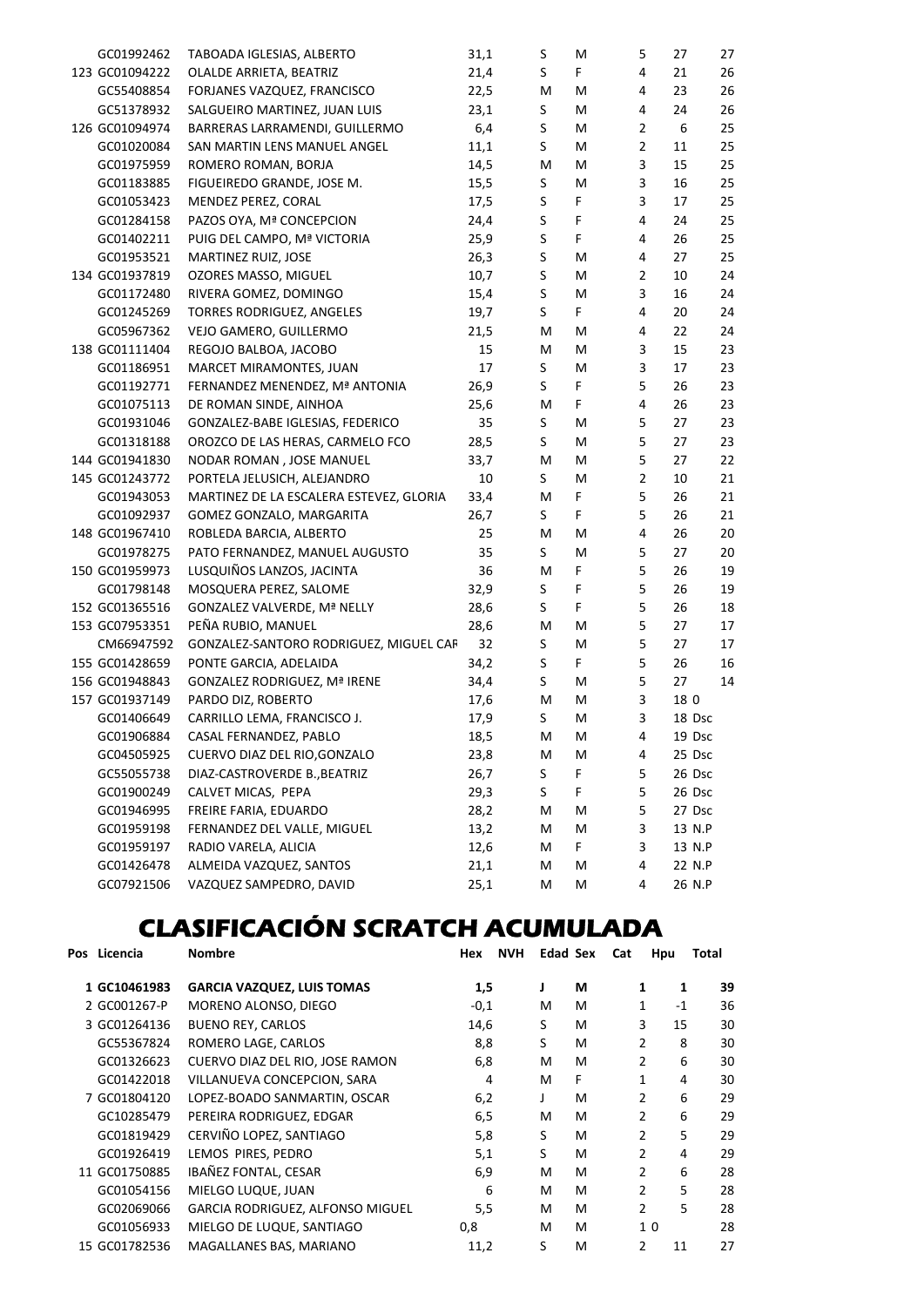| GC01063441    | BEIRAS CUNQUEIRO, XULIO            | 9,3            | Μ  | Μ  | $\overline{2}$ | 9              | 27 |
|---------------|------------------------------------|----------------|----|----|----------------|----------------|----|
| GC01438423    | RIVERA FERNANDEZ, SANTIAGO         | 7,6            | S. | M  | $\overline{2}$ | 7              | 27 |
| GC01806689    | CASADELLA LONG, GINA               | 5,7            | M  | F. | $\overline{2}$ | 6              | 27 |
| GC01017603    | <b>BOADO MONTERO, LUIS</b>         | 2,6            | S  | M  | $\mathbf{1}$   | $\mathbf 2$    | 27 |
| GC01096691    | CABRERA RODRIGUEZ, ALEJANDRO       | 1,8            | M  | M  | $\mathbf 1$    | $\mathbf 1$    | 27 |
| 21 GC01996150 | ROIG MARIÑO, JAVIER                | 20,6           | M  | M  | 4              | 21             | 26 |
| GC01450942    | DE LA CALLE VERGARA, L. GONZAGA    | 12,9           | S  | M  | 3              | 13             | 26 |
| GC01053426    | SUANZES LEGEREN, ADOLFO            | 7,4            | S  | M  | $\overline{2}$ | $\overline{7}$ | 26 |
| GC01816413    | GOMEZ CERDEIRA, BEATRIZ            | $\overline{7}$ | S  | F. | $\overline{2}$ | $\overline{7}$ | 26 |
| 25 GC01443217 | COIRA TORRES, JAIME                | 12             | S  | M  | 3              | 12             | 25 |
| GC01315536    | <b>GONZALEZ FREIRE, JOSE</b>       | 11,5           | M  | M  | 3              | 11             | 25 |
| 27 GC55145159 | FERNANDEZ COSTAS, BENITO           | 15,8           | S  | M  | 3              | 16             | 24 |
| GC01646054    | PRIETO PRIETO, JOSE MANUEL         | 16,1           | S  | M  | 3              | 16             | 24 |
| GC01366441    | PARRY, NATHAN                      | 9,8            | S  | M  | $\mathbf 2$    | 10             | 24 |
| GC01756279    | GONZALEZ GARCIA, SANTIAGO          | 7,7            | M  | M  | $\overline{2}$ | 7              | 24 |
| 31 GC01059953 | MANTILLA GARCIA, CARLOS            | 10,2           | S  | M  | $\overline{2}$ | 10             | 23 |
| GC01026810    | VILLAR VAZQUEZ, ALFONSO            | 9,6            | S  | M  | $\overline{2}$ | 9              | 23 |
| GC01319894    | SILVA GONZALEZ, LUIS               | 9,5            | M  | M  | $\overline{2}$ | 9              | 23 |
| 34 GC01801061 | DEL FEDELE, MONICA                 | 16,5           | M  | F  | 3              | 16             | 22 |
| GC01320921    | GONZALEZ FERNANDEZ, MARCOS         | 14,4           | S  | M  | 3              | 14             | 22 |
| GC10459010    | COSTAS PUIME, CARLOS               | 10,2           | M  | M  | $\overline{2}$ | 10             | 22 |
| GC01148081    | CADARSO SUAREZ, LUIS               | 9,9            | S  | Μ  | $\overline{2}$ | 10             | 22 |
| 38 GC01162862 | PEREZ-LORENTE OYA, JAIME           | 21,1           | S  | M  | 4              | 22             | 21 |
| GC01145983    | SAN MARTIN ALVAREZ, MERCEDES       | 12,2           | S  | F. | 3              | 12             | 21 |
| 40 GC01364006 | GONZALEZ-BABE VILLAVERDE, JULIO    | 19,8           | S  | M  | 4              | 20             | 20 |
| GC01109113    | GALAN MUSATADI, CARLOS             | 16,8           | S  | M  | 3              | 17             | 20 |
| GC01758195    | LOSADA CRESPO, PABLO               | 13,7           | M  | M  | 3              | 14             | 20 |
| GC01237989    | LOPEZ SILVA, MANUEL                | 13,8           | S  | M  | 3              | 14             | 20 |
| GC01926936    | VALERO GOMEZ, JAVIER               | 12             | S  | Μ  | 3              | 12             | 20 |
| GC01052017    | NAYA ESTRADA, JUAN                 | 9,9            | M  | M  | $\overline{2}$ | 10             | 20 |
| 46 GC01248833 | FOURNOL MARCOS, Mª TERESA          | 18,4           | S  | F  | 3              | 18             | 19 |
| GC01364960    | PERNAS GARCIA, PABLO               | 15,5           | S  | Μ  | 3              | 16             | 19 |
| GC01891273    | MIGUEL RUBIO, GABRIEL              | 14             | M  | Μ  | 3              | 14             | 19 |
| GC01094974    | BARRERAS LARRAMENDI, GUILLERMO     | 6,4            | S  | Μ  | $\overline{2}$ | 6              | 19 |
| 50 GC05984532 | ZULUETA DE MADARIAGA, JAIME        | 27,4           | S  | M  | 5              | 27             | 18 |
| GC01094996    | POSADA GONZALEZ, MIGUEL            | 18,4           | S  | м  | 3              | 19             | 18 |
| GC01340985    | MENDEZ PEREZ, JOSE LUIS            | 17,5           | S  | Μ  | 3              | 18             | 18 |
| GC05763495    | RODRIGUEZ-CADARSO DE LA PEÑA, LUIS | 16,9           | S  | М  | 3              | 17             | 18 |
| GC01450425    | BERNARDEZ GONZALEZ, MIGUEL ANGEL   | 15             | S  | Μ  | 3              | 15             | 18 |
| GC01423765    | MOSQUERA PEREZ, CESAR              | 13,1           | S  | M  | 3              | 13             | 18 |
| GC01187395    | PEREZ RODRIGUEZ, JORGE L.          | 12,5           | S  | M  | 3              | 12             | 18 |
| GC01696278    | FERNANDEZ SEDANO, JOSE ANGEL       | 11,6           | M  | M  | 3              | 11             | 18 |
| 58 GC10975665 | SOUTO TABOAS, JAVIER               | 26             | В  | M  | 4              | 27             | 17 |
| CP29439491    | ROBERES DE COMINGES, JULIO         | 23,4           | M  | M  | 4              | 24             | 17 |
| GC55646612    | MARTINEZ CONTRERAS, IGNACIO        | 22,3           | S. | M  | 4              | 23             | 17 |
| GC55127215    | CERQUEIRA SANCHEZ, JUAN MANUEL     | 21             | M  | M  | 4              | 22             | 17 |
| CM00938032    | LARA CLAVO, ALEJANDRO              | 13,2           | M  | M  | 3              | 13             | 17 |
| 63 GC00954943 | LOSADA CARDOSO, IGNACIO            | 23,4           | S. | M  | 4              | 24             | 16 |
| CP29449526    | SANCHEZ MANTILLA, JOSE MARIA       | 21,8           | M  | M  | 4              | 22             | 16 |
| GC55913143    | CALLES PRIETO, JAVIER              | 17,4           | S  | M  | 3              | 18             | 16 |
| GC01067478    | LORENZO PEREIRA, JOSE LUIS         | 18             | S  | M  | 3              | 18             | 16 |
| GC01461101    | MARTINEZ VALENTE, JOAQUIN          | 16,2           | S  | M  | 3              | 16             | 16 |
| 68 GC01462939 | COSTAS SOTO, ROSA Mª               | 22,7           | S  | F  | 4              | 23             | 15 |
| GC10463798    | REIGOSA DE ELVIRA, SONSOLES        | 22,5           | S  | F  | 4              | 22             | 15 |
| GC01028595    | MEIJIDE VECINO, MANUEL             | 17,4           | S  | М  | 3              | 18             | 15 |
| GC01220904    | COVELO LOPEZ, MARIO                | 16,3           | S  | M  | 3              | 16             | 15 |
| GC01020084    | SAN MARTIN LENS MANUEL ANGEL       | 11,1           | S  | M  | $\overline{2}$ | 11             | 15 |
| GC01937819    | OZORES MASSO, MIGUEL               | 10,7           | S  | M  | $\overline{2}$ | 10             | 15 |
| 74 GC01958831 | PEREZ-LORENTE ELOSUA, ADOLFO       | 26,2           | S  | M  | 4              | 27             | 14 |
| GC01646421    | GONZALEZ FERRERA, LUIS MANUEL      | 20,1           | S  | M  | 4              | 21             | 14 |
| GC01502936    | ROIG MARIÑO, PABLO                 | 18,2           | M  | M  | 3              | 19             | 14 |
| GC01246969    | RODRIGUEZ RIBADA, GERARDO          | 17,7           | S  | M  | 3              | 18             | 14 |
| GC01070768    | BEIRAS TORRADO, JULIO              | 16,5           | S  | M  | 3              | 17             | 14 |
| GC01191903    | GUTIERREZ REVILLA, RAFAEL          | 16,6           | S  | M  | 3              | 17             | 14 |
| GC51088140    | CUNQUEIRO SARMIENTO, CARMEN        | 16,8           | S  | F  | 3              | 17             | 14 |
| GC01183885    | FIGUEIREDO GRANDE, JOSE M.         | 15,5           | S  | M  | 3              | 16             | 14 |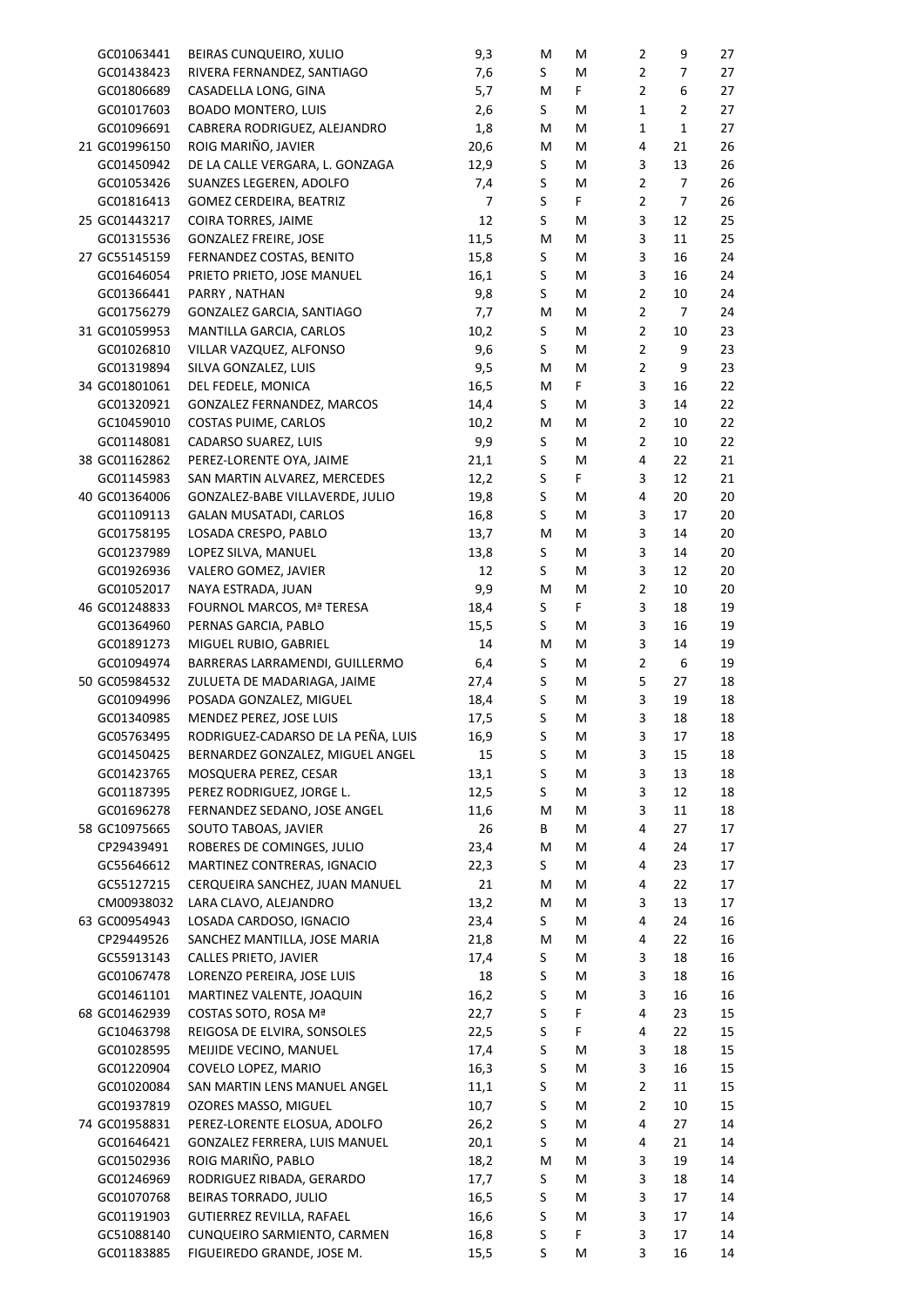| GC01220215               | AMOR FERNANDEZ, MARGARITA                                  | 16,1       | $\sf S$ | F      | 3              | 16       | 14     |
|--------------------------|------------------------------------------------------------|------------|---------|--------|----------------|----------|--------|
| 83 GC01246945            | MEDINA VELOSO, Mª CARMEN                                   | 26,5       | S       | F      | 5              | 26       | 13     |
| GC55808657               | GONZALEZ DE HAZ DIAZ-CASTROVERDE, JAIME                    | 24,9       | M       | M      | 4              | 26       | 13     |
| GC01033695               | GONZALEZ MENDEZ, CARLOS                                    | 24,1       | M       | M      | 4              | 25       | 13     |
| GC01390655               | LORES GALAVIS, JORGE                                       | 21,3       | M       | M      | 4              | 22       | 13     |
| GC01943249               | GONZALEZ MENDEZ, JAVIER                                    | 21,5       | S       | M      | 4              | 22       | 13     |
| GC01809008               | HERRANZ ESTEVEZ, MANUEL                                    | 21         | S       | M      | 4              | 22       | 13     |
| GC01251412               | RAMOS SOLANES, GONZALO                                     | 20,3       | $\sf S$ | M      | 4              | 21       | 13     |
| GC01101411               | BARRERAS GLEZ-PASTORIZA, JAIME                             | 19,7       | S       | M      | 4              | 20       | 13     |
| GC10774416               | MARTINEZ VERGES, PEDRO                                     | 19,4       | M       | M      | 4              | 20       | 13     |
| GC00457844               | SOTO FERNANDEZ, CARLOS                                     | 19,5       | S       | М      | 4              | 20       | 13     |
| GC01241917               | RIVAS AZURMENDI, BENEDICTO                                 | 17,5       | S       | М      | 3              | 18       | 13     |
| GC01053423               | MENDEZ PEREZ, CORAL                                        | 17,5       | S       | F      | 3              | 17       | 13     |
| GC01975959               | ROMERO ROMAN, BORJA                                        | 14,5       | M       | M      | 3              | 15       | 13     |
| GC01140583               | ASTORGA GONZALEZ, MARTA                                    | 15,2       | S       | F      | 3              | 15       | 13     |
| GC01243772               | PORTELA JELUSICH, ALEJANDRO                                | 10         | S       | M      | $\overline{2}$ | 10       | 13     |
| 98 GC01744617            | ALVAREZ-NOVOA BEINER, FCO. JAVIER                          | 25,5       | S       | М      | 4              | 26       | 12     |
| GC01796119               | MUÑOZ DIAZ DEL RIO, BELEN                                  | 29         | M       | F.     | 5              | 26       | 12     |
| GC01452529               | ORIO GONZALEZ, MANUEL                                      | 18,8       | M       | M      | 4              | 19       | 12     |
| GC01186951               | MARCET MIRAMONTES, JUAN                                    | 17         | S       | M      | 3              | 17       | 12     |
| GC01172480               | RIVERA GOMEZ, DOMINGO                                      | 15,4       | S       | М      | 3              | 16       | 12     |
| 103 GC01977292           | BRENLLA FALQUE, IVAN                                       | 27         | M       | М      | 5              | 27       | 11     |
| GC01098435               | BEIRAS CUNQUEIRO, ANDREIA                                  | 26,5       | M       | F.     | 5              | 26       | 11     |
| GC01973026               | COSTAS LAFUENTE, RAUL                                      | 24,1       | M       | M      | 4              | 25       | 11     |
| GC10398075               | RIVAS ALONSO, ALFONSO                                      | 21,9       | S       | М      | 4              | 23       | 11     |
| GC55408854               | FORJANES VAZQUEZ, FRANCISCO                                | 22,5       | M       | М      | 4              | 23       | 11     |
| GC01203285               | FOMBELLIDA ARAZURI, LUISA                                  | 23,5       | S       | F      | 4              | 23       | 11     |
| GC01070769               | CUNQUEIRO SARMIENTO, ROSA                                  | 22,9       | S       | F      | 4              | 23       | 11     |
| GC10926718               | GONZALEZ FRAGUEIRO, DELIO                                  | 17,3       | M       | M      | 3              | 18       | 11     |
| GC01111404               | REGOJO BALBOA, JACOBO                                      | 15         | M       | М      | 3              | 15       | 11     |
| 112 GC01932790           | BRIALES PORCIOLES, ALFREDO                                 | 24,7       | S       | M      | 4              | 26       | 10     |
| GC01220903               | RODRIGUEZ ESTEVEZ, MONICA                                  | 25,9       | $\sf S$ | F      | 4              | 26       | 10     |
| GC01126542               | MENDEZ PEREZ, MARGARITA                                    | 23,9       | S       | F      | 4              | 24       | 10     |
| GC01934572               | VILLAR VAZQUEZ, CLARA                                      | 23,9       | M       | F      | 4              | 24       | 10     |
| GC01089790               | SEOANE ALONSO, LUIS MIGUEL                                 | 21,9       | S       | M      | 4              | 23       | 10     |
| GC01094222               | OLALDE ARRIETA, BEATRIZ                                    | 21,4       | S       | F.     | 4              | 21       | 10     |
| GC01242102               | DIAZ-MELLA LOPEZ, ALVARO                                   | 20,4       | $\sf S$ | м      | 4              | 21       | 10     |
| 119 GC01947011           | COUSO LORENZO, RAFAEL                                      | 24,5       | $\sf S$ | M      | 4              | 25       | 9      |
| GC05967362               | VEJO GAMERO, GUILLERMO                                     | 21,5       | M       | M      | 4              | 22       | 9      |
| GC01245269               | TORRES RODRIGUEZ, ANGELES                                  | 19,7       | S       | F      | 4              | 20       | 9      |
| 122 GC01898070           | BARRERAS ALEN, ENRIQUE                                     | 26,3       | S       | М      | 4              | 27       | 8      |
| GC00907011               | ALONSO RODRIGUEZ, JOSE TOMAS                               | 32,2       | S       | M      | 5              | 27       | 8      |
| GC01755675               | TORRES CARBAJO, ALEJANDRO                                  | 34         | S       | M      | 5              | 27       | 8      |
| GC01362110               | RODRIGUEZ GARCIA, JOSE LUIS                                | 24,8       | S       | M      | 4              | 26       | 8      |
| GC01262256               | TOURIÑO FERNANDEZ, LAURA                                   | 26         | S       | F      | 4              | 26       | 8      |
| GC01462938               | ABREU SERNANDEZ, JESUS                                     | 24,7       | S       | M      | 4              | 26       | 8      |
| GC01041778               | GUEDE MERINO, JUAN J.                                      | 23,3       | S       | M      | 4              | 24       | 8      |
| 129 GC01930922           | GONZALEZ-BABE IGLESIAS, RAMON<br>TABOADA IGLESIAS, ALBERTO | 31         | S<br>S  | M<br>M | 5<br>5         | 27<br>27 | 7<br>7 |
| GC01992462               |                                                            | 31,1       |         |        | 5              |          |        |
| GC01318188               | OROZCO DE LAS HERAS, CARMELO FCO                           | 28,5       | S       | M      | 4              | 27       | 7      |
| GC01967410               | ROBLEDA BARCIA, ALBERTO                                    | 25<br>26,9 | M<br>S  | M<br>F | 5              | 26<br>26 | 7<br>7 |
| GC01192771               | FERNANDEZ MENENDEZ, Mª ANTONIA                             | 25,6       | M       | F      | 4              | 26       | 7      |
| GC01075113<br>GC01201002 | DE ROMAN SINDE, AINHOA<br>PUERTA PRADO, JOSE C.            | 24,9       | S       | M      | 4              | 26       | 7      |
| GC01241918               | LODEIRO SALGUEIRO, Mª ASUNCION                             | 26,5       | S       | F      | 5              | 26       | 7      |
| GC55406056               | JORRETO MOSQUERA, MIGUEL                                   | 24,6       | S       | M      | 4              | 25       | 7      |
| GC01284158               | PAZOS OYA, Mª CONCEPCION                                   | 24,4       | S       | F      | 4              | 24       | 7      |
| 139 GC10460210           | LOURIDO RODRIGUEZ, JORGE                                   | 31,5       | S       | M      | 5              | 27       | 6      |
| GC55057419               | GONZALEZ DE HAZ Y VIZCAINO, EUGENIO                        | 26,7       | S       | M      | 5              | 27       | 6      |
| GC51378932               | SALGUEIRO MARTINEZ, JUAN LUIS                              | 23,1       | S       | M      | 4              | 24       | 6      |
| 142 GC01931046           | GONZALEZ-BABE IGLESIAS, FEDERICO                           | 35         | S       | M      | 5              | 27       | 5      |
| GC01941830               | NODAR ROMAN, JOSE MANUEL                                   | 33,7       | M       | М      | 5              | 27       | 5      |
| GC01995350               | GONZALEZ DE HAZ DIAZ-CASTROVERDE, EUGEN 35,2               |            | S       | M      | 5              | 27       | 5      |
| GC01943053               | MARTINEZ DE LA ESCALERA ESTEVEZ, GLORIA                    | 33,4       | M       | F      | 5              | 26       | 5      |
| 146 GC01953521           | MARTINEZ RUIZ, JOSE                                        | 26,3       | S       | м      | 4              | 27       | 4      |
| GC01978275               | PATO FERNANDEZ, MANUEL AUGUSTO                             | 35         | S       | М      | 5              | 27       | 4      |
|                          |                                                            |            |         |        |                |          |        |